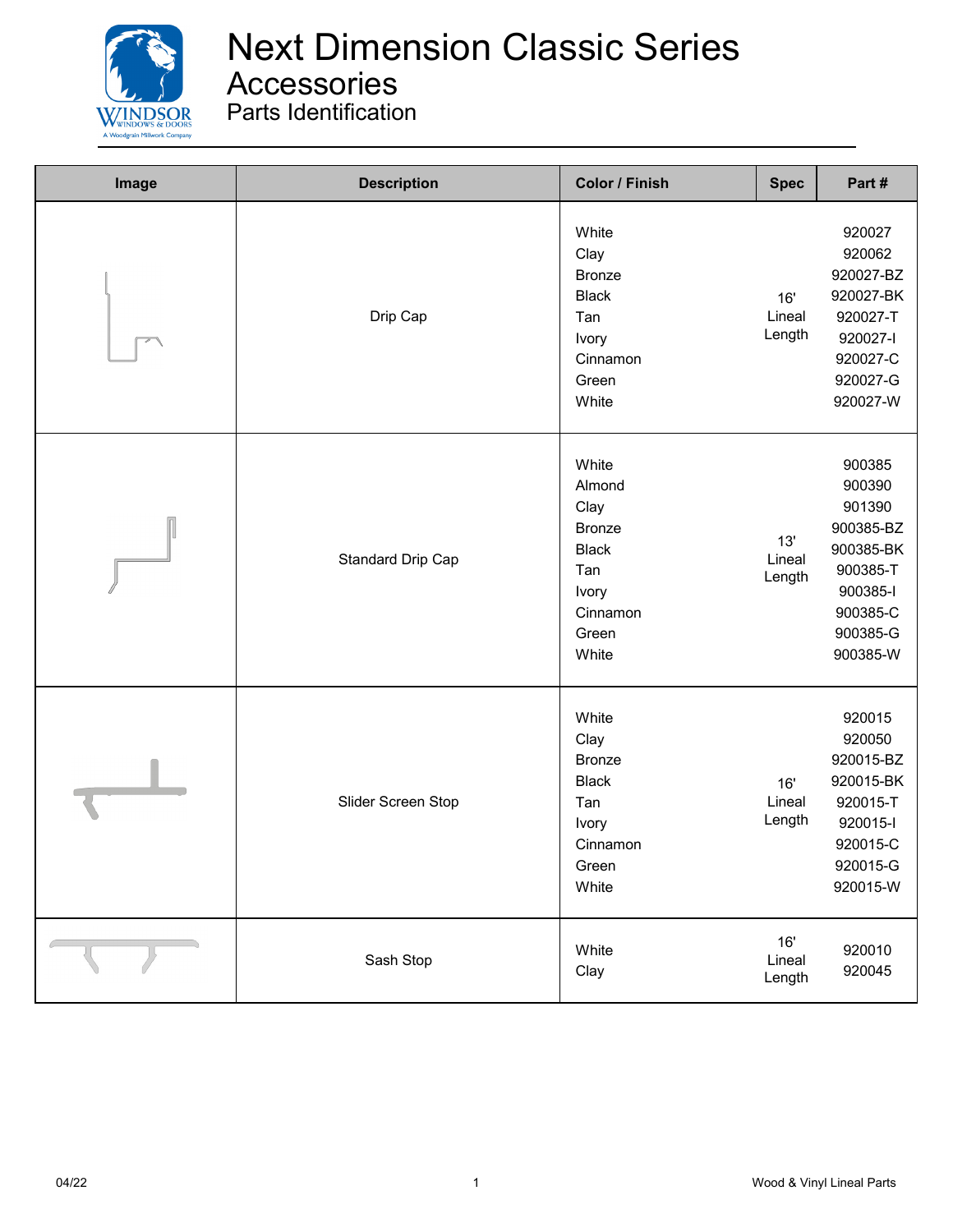

## Next Dimension Classic Series **Accessories**

| Image | <b>Description</b>                                                                     | <b>Color / Finish</b>                                                                        | <b>Spec</b>             | Part#                                                                                                  |
|-------|----------------------------------------------------------------------------------------|----------------------------------------------------------------------------------------------|-------------------------|--------------------------------------------------------------------------------------------------------|
|       | Radius Weep Cover                                                                      | White<br>Clay<br><b>Black</b>                                                                |                         | 941019<br>941020<br>941026                                                                             |
|       | Field Applied Sash Limiter Kit<br>(Includes 2 Latches, Screws, Shims and Instructions) |                                                                                              | White<br>Clay           | 941008<br>941009                                                                                       |
|       | Mull Groove Filler<br>(Series 2 Only)                                                  | White<br>Almond<br>Clay                                                                      | 13'<br>Lineal<br>Length | 900505<br>900510<br>901510                                                                             |
|       | J-Channel Filler<br>(Series 2 Only)                                                    | White<br>Clay<br><b>Bronze</b><br><b>Black</b><br>Tan<br>Ivory<br>Cinnamon<br>Green<br>White |                         | 922086<br>922087<br>922086-BZ<br>922086-BK<br>922086-T<br>922086-l<br>922086-C<br>922086-G<br>922086-W |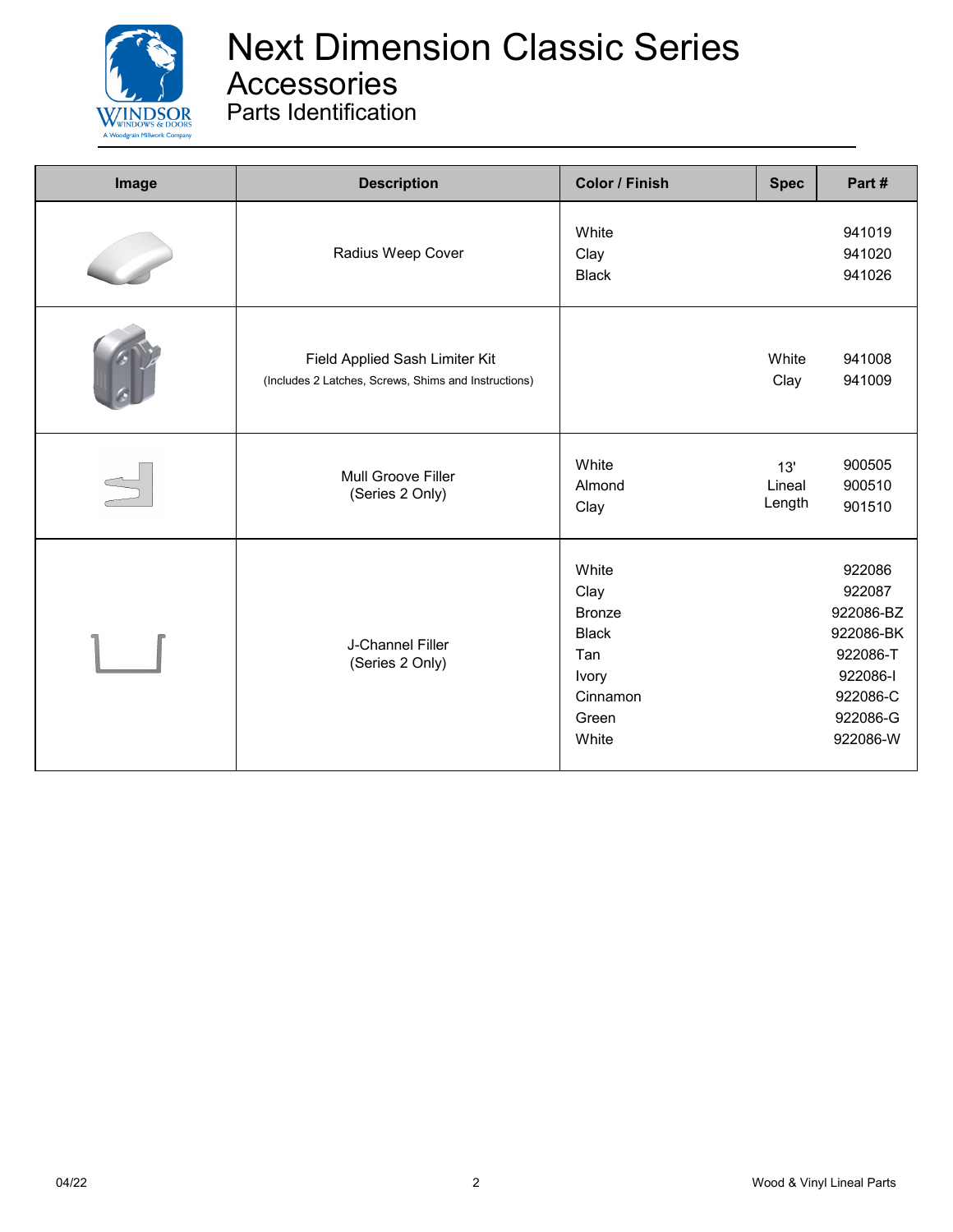

## Next Dimension Classic Series **Accessories**

| Image                               | <b>Description</b>                     | <b>Color / Finish</b>                                                                        | <b>Spec</b>             | Part#                                                                                                  |
|-------------------------------------|----------------------------------------|----------------------------------------------------------------------------------------------|-------------------------|--------------------------------------------------------------------------------------------------------|
|                                     | Jamb Extension Clip<br>(Series 2 Only) | 3" pcs Bulk<br>Packaged in bags of 10                                                        |                         | 900335<br>900335-1                                                                                     |
| $\overline{C}$ , and $\overline{C}$ | Sill Angle<br>(Series 2 Only)          | White<br>Clay                                                                                |                         | 900760<br>901860                                                                                       |
| V<br>$\mathbb{Q}$                   | 1/2" Mullion<br>(Series 2 Only)        | White<br>Clay<br><b>Bronze</b><br><b>Black</b><br>Tan<br>Ivory<br>Cinnamon<br>Green<br>White | 13'<br>Lineal<br>Length | 900056<br>901056<br>900056-BZ<br>900056-BK<br>900056-T<br>900056-I<br>900056-C<br>900056-G<br>900056-W |
|                                     | 30 Degree Nail Fin Adapter             | White<br>Clay                                                                                | 13'<br>Lineal<br>Length | 900480<br>901480                                                                                       |
|                                     | 45 Degree Nail Fin Adapter             | White<br>Clay                                                                                | 13'<br>Lineal<br>Length | 900450<br>901445                                                                                       |
|                                     | 30 Degree Outside Mullion Clip         | White<br>Clay                                                                                | 13'<br>Lineal<br>Length | 700007<br>701007                                                                                       |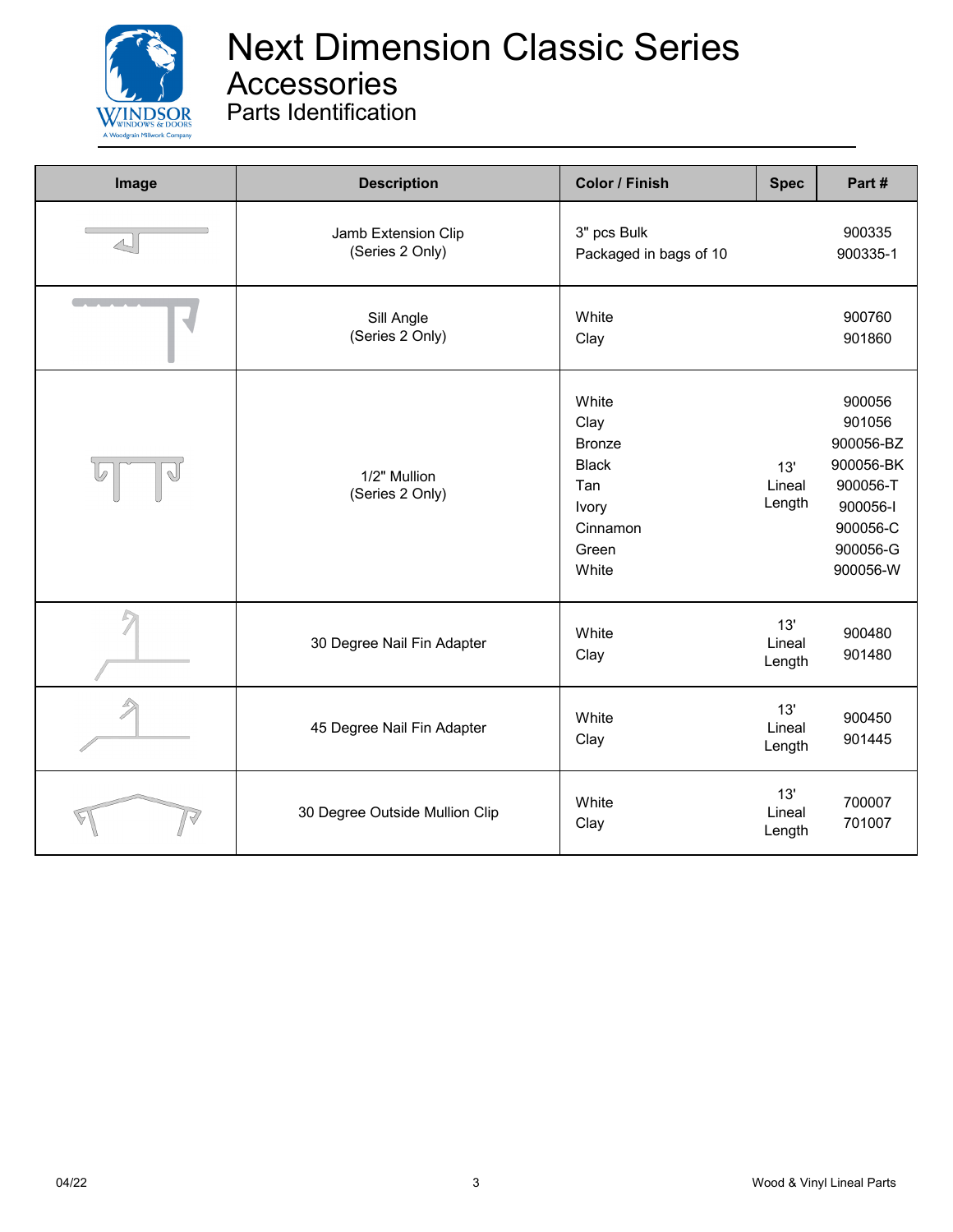

| Image | <b>Description</b>                       | <b>Color / Finish</b>                                                                        | <b>Spec</b>                                        | Part#                                                                                                  |
|-------|------------------------------------------|----------------------------------------------------------------------------------------------|----------------------------------------------------|--------------------------------------------------------------------------------------------------------|
|       | 45 Degree Outside Mullion Clip           | White<br>Clay                                                                                | 13'<br>Lineal<br>Length                            | 700006<br>701006                                                                                       |
|       | 30 Degree Inside Mullion Clip            | White<br>Clay                                                                                | 13'<br>Lineal<br>Length                            | 900525<br>901530                                                                                       |
|       | 45 Degree Inside Mullion Clip            | White<br>Clay                                                                                | 13'<br>Lineal<br>Length                            | 900515<br>901520                                                                                       |
| √     | 2" Spread Mullion<br>(Series 2 Only)     | White<br>Clay<br><b>Bronze</b><br><b>Black</b><br>Tan<br>Ivory<br>Cinnamon<br>Green<br>White | 13'<br>Lineal<br>Length                            | 900590<br>901595<br>900590-BZ<br>900590-BK<br>900590-T<br>900590-l<br>900590-C<br>900590-G<br>900590-W |
|       | <b>Drywall Return</b><br>(Series 2 Only) | 1/2" White<br>5/8" White<br>11/16"White<br>1/2" Clay<br>5/8" Clay<br>11/16" Clay             | 13'<br>Lineal<br>Length<br>13'<br>Lineal<br>Length | 900290<br>900375<br>900300<br>901295<br>901380<br>901305                                               |
|       | Stucco Clip<br>(Series 2)                | White<br>Clay<br><b>Bronze</b><br><b>Black</b><br>Tan<br>Ivory<br>Cinnamon<br>Green<br>White | 13'<br>Lineal<br>Length                            | 900495<br>901500<br>900495-BZ<br>900495-BK<br>900495-T<br>900495-l<br>900495-C<br>900495-G<br>900495-W |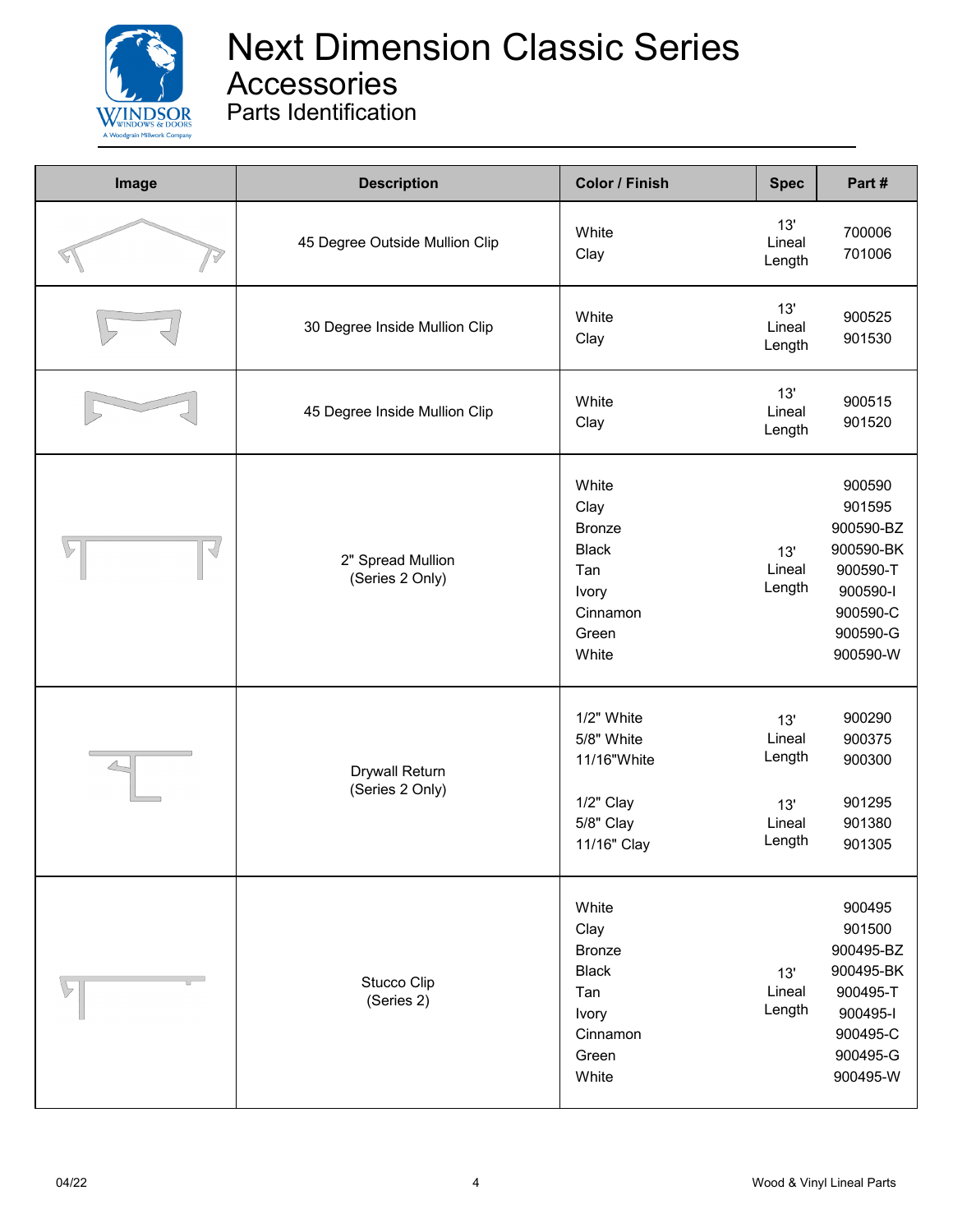

| Image    | <b>Description</b>                                                            | <b>Color / Finish</b>                                                              | <b>Spec</b>             | Part#                                                              |
|----------|-------------------------------------------------------------------------------|------------------------------------------------------------------------------------|-------------------------|--------------------------------------------------------------------|
| No Image | Vinyl Repair Kit                                                              |                                                                                    | White<br>Clay           | 775185<br>775192                                                   |
|          | Touch Up Brush Paint                                                          | White<br>Ivory<br>Tan<br><b>Bronze</b><br>Hunter Green<br><b>Black</b><br>Cinnamon |                         | 800008<br>800009<br>800010<br>800011<br>800012<br>800018<br>800019 |
|          | 1 13/16" Jamb Extension<br>(4 9/16" Overall Jamb Depth: Classic DH)           | Pine Lineal<br>Vinyl Wrapped<br><b>Black Painted Vinyl Wrap</b>                    | 12'<br>Lineal<br>Length | 960002<br>960035<br>960036                                         |
|          | 2 3/8" Jamb Extension<br>(4 9/16" Overall Jamb Depth: Classic SH/Slider)      | Pine Lineal<br>Vinyl Wrapped<br><b>Black Painted Vinyl Wrap</b>                    | 12'<br>Lineal<br>Length | 960014<br>960030<br>960037                                         |
|          | 2 3/4" Jamb Extension<br>(4 9/16" Overall Jamb Depth: Signature Casement/Awn) | <b>Pine Lineal</b><br>Vinyl Wrapped<br><b>Black Painted Vinyl Wrap</b>             | 12'<br>Lineal<br>Length | 2379001<br>2379002<br>960038                                       |
|          | 3" Jamb Extension<br>(4 9/16" Overall Jamb Depth: Pro SH/Slider)              | <b>Pine Lineal</b><br>Vinyl Wrapped<br><b>Black Painted Vinyl Wrap</b>             | 12'<br>Lineal<br>Length | 2373003<br>2373023<br>960039                                       |